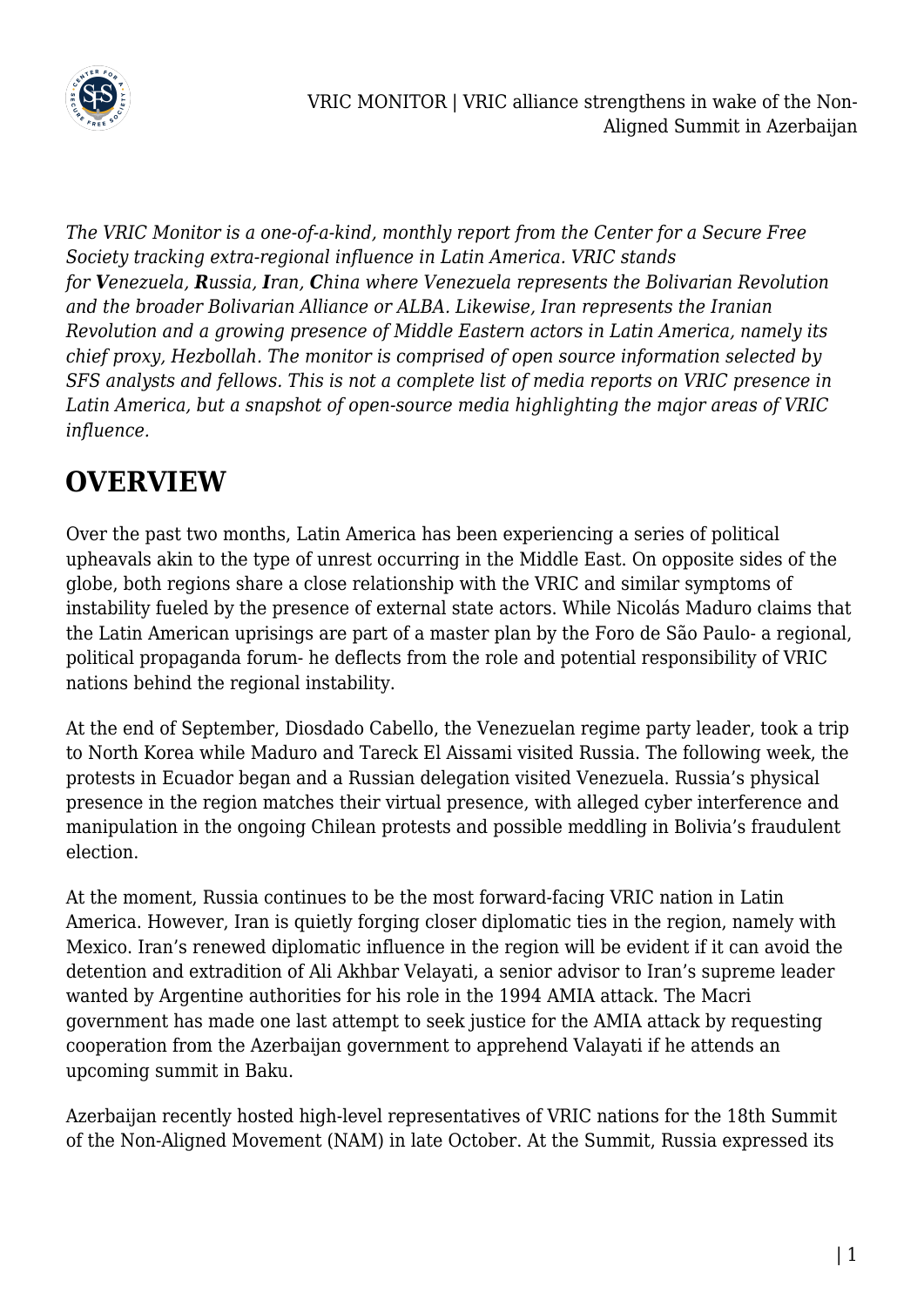

intention to expand cooperation with Latin America; Iran's President Hassan Rouhani met personally with many ALBA leaders and expressed solidarity with Cuba against the U.S.; and North Korea made an appearance, as well.

On behalf of Bolivia- then Foreign Minister- Diego Pary attended the NAM Summit and met with Cuban Foreign Minister Bruno Rodriguez. Meanwhile, in Bolivia, Evo Morales' regime engaged in massive election fraud, later, confirmed by the Organization of American States. Evo Morales, who is now in Mexico, resigned as president but not before provoking internal chaos to spill onto the streets of Bolivia.

Bolivia is a critical node in the VRIC network in Latin America. From space to nuclear to illicit activity, Bolivia has served as a logistical hub for external state and non-state actors in South America. It remains to be seen if the transition away from Evo Morales will bring stability back to Bolivia, but it is clear that the Bolivians have dealt the first major blow against VRIC influence in Latin America.

### **MUST READS**

- [The Splendid Conquest: How Brazil may be involuntarily handing over the country's](https://www.securefreesociety.org/research/a-conquista-esplendida-the-splendid-conquest-executive-summary/) [strategic information and that of its citizens to China](https://www.securefreesociety.org/research/a-conquista-esplendida-the-splendid-conquest-executive-summary/) by Leonardo Coutinho, SFS International Fellow
- [Russia Is Gearing Up for a Conflict With the United States in the Caribbean](https://foreignpolicy.com/2019/10/09/russias-putin-venezuela-evade-oil-sanctions-preparing-conflict-united-states/) in Foreign Policy by Ryan Berg, AEI
- [Argentina asks Azerbaijan to arrest Iranian suspect in Jewish center bombing](https://www.timesofisrael.com/argentina-asks-azerbaijan-to-arrest-iranian-suspect-in-jewish-center-bombing/) in The Times of Israel
- [Argentina looks to Mexico for support to push a progressive agenda in Latin](https://elpais.com/internacional/2019/11/03/argentina/1572800666_317061.html?utm_source=Today+in+Latin+America&utm_campaign=c95cf3aa7f-EMAIL_CAMPAIGN_2019_11_04_01_03&utm_medium=email&utm_term=0_73d76ad46b-c95cf3aa7f-101968427) [America](https://elpais.com/internacional/2019/11/03/argentina/1572800666_317061.html?utm_source=Today+in+Latin+America&utm_campaign=c95cf3aa7f-EMAIL_CAMPAIGN_2019_11_04_01_03&utm_medium=email&utm_term=0_73d76ad46b-c95cf3aa7f-101968427) by Federico Rivas Molina & Javier Lafuente in El País (content in Spanish)
- [The President of Peru Stages a Coup](https://www.wsj.com/articles/the-president-of-peru-stages-a-coup-11570393957) by Mary O'Grady, Wall Street Journal
- [To get rid of Maduro in Venezuela, US must challenge his enablers](https://thehill.com/opinion/international/464012-to-get-rid-of-maduro-in-venezuela-us-must-challenge-his-enablers) in The Hill by Joseph Humire & Christina Armes, SFS Junior Research Fellow
- [Venezuela's mass migration poses a danger to the Western Hemisphere](https://thehill.com/opinion/international/469228-venezuelas-mass-migration-poses-a-danger-to-the-western-hemisphere) in The Hill by José Gustavo Arocha, SFS Research Fellow
- [Hundreds of Russian Mercenaries Now in Venezuela, US Admiral Says](https://www.military.com/daily-news/2019/10/04/hundreds-russian-mercenaries-now-venezuela-us-admiral-says.html) by Richard Sisk, Military.com
- [Electoral integrity analysis: General Elections in the Plurinational State of Bolivia,](http://www.oas.org/documents/eng/press/Electoral-Integrity-Analysis-Bolivia2019.pdf) Organization of American States ([in Spanish](http://www.oas.org/documents/spa/press/Informe-Auditoria-Bolivia-2019.pdf))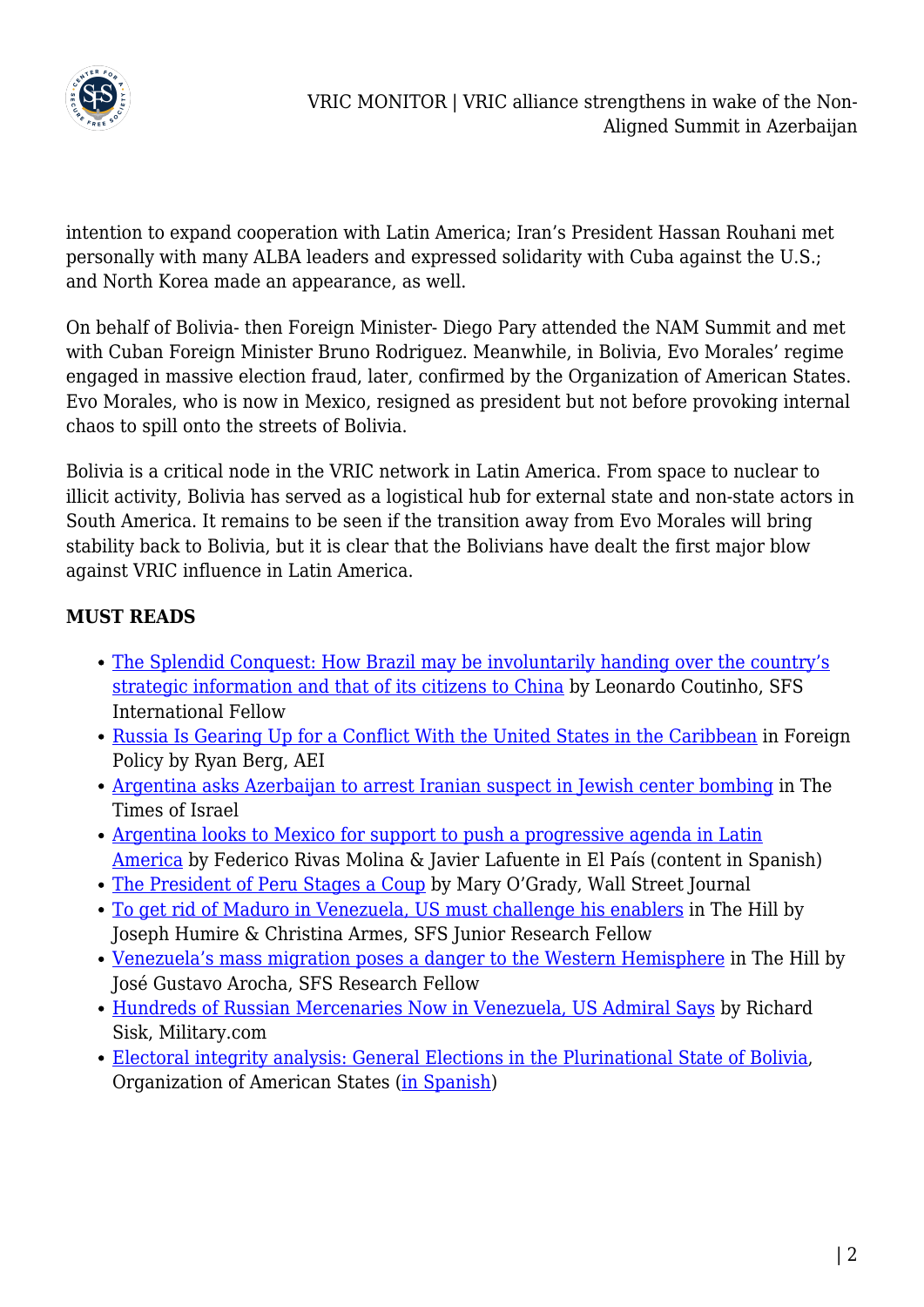

VRIC MONITOR | VRIC alliance strengthens in wake of the Non-Aligned Summit in Azerbaijan



The Maduro regime and the Guaidó interim government remain stuck in stalemate as the clock winds down for a transition in Venezuela. The interim Guaidó government achieved a recent victory moving to pass the Rio Treaty at the Organization of American States, advancing toward multilateral sanctions against the regime. However, the Guaidó government sustained a loss when Venezuela was voted into the UN Human Rights Council.

As the Bolivarian regime and opposition battle for power, Maduro has been fortifying his regional and extra-regional networks and finding innovative ways to work around sanctions and intense international pressure. High-level Venezuelan officials have engaged in numerous meetings abroad and at home with VRIC allies to enforce both security, material support, and collaboration. As Latin America was engulfed in protests, Maduro and Diosdado Cabello traveled to Russia, North Korea, and China, and attended the Non-Aligned Movement Summit in Azerbaijan to meet with Iran. Russian officials have also made recent working visits to Venezuela and Bolivia.

The resignation of Evo Morales has left a vacuum, that, as of this writing, is creating tension on the streets of Bolivia. Morales' asylum in Mexico positions him in a VRIC-friendly country that allows the VRIC to inform his intentions to potentially connect with indigenous movements in southern Mexico and Guatemala. VRIC nations, namely Russia, Venezuela, and Cuba, are trying to establish a global narrative that Evo Morales was outed in a coup d'état; however, the international community highlights the massive electoral fraud committed by Evo Morales and his illegitimate regime.

President-elect Alberto Fernández of Argentina reportedly worked behind the scenes to help Evo Morales attain asylum in Mexico. This emerging Mexico-Argentina strategic alliance was highlighted in the recent Grupo de Puebla meeting in Buenos Aires in mid-November. The Bolivia crisis, compounded by the conflict in Venezuela, and the many uprisings throughout the region have placed the VRIC in an advantageous position to unite many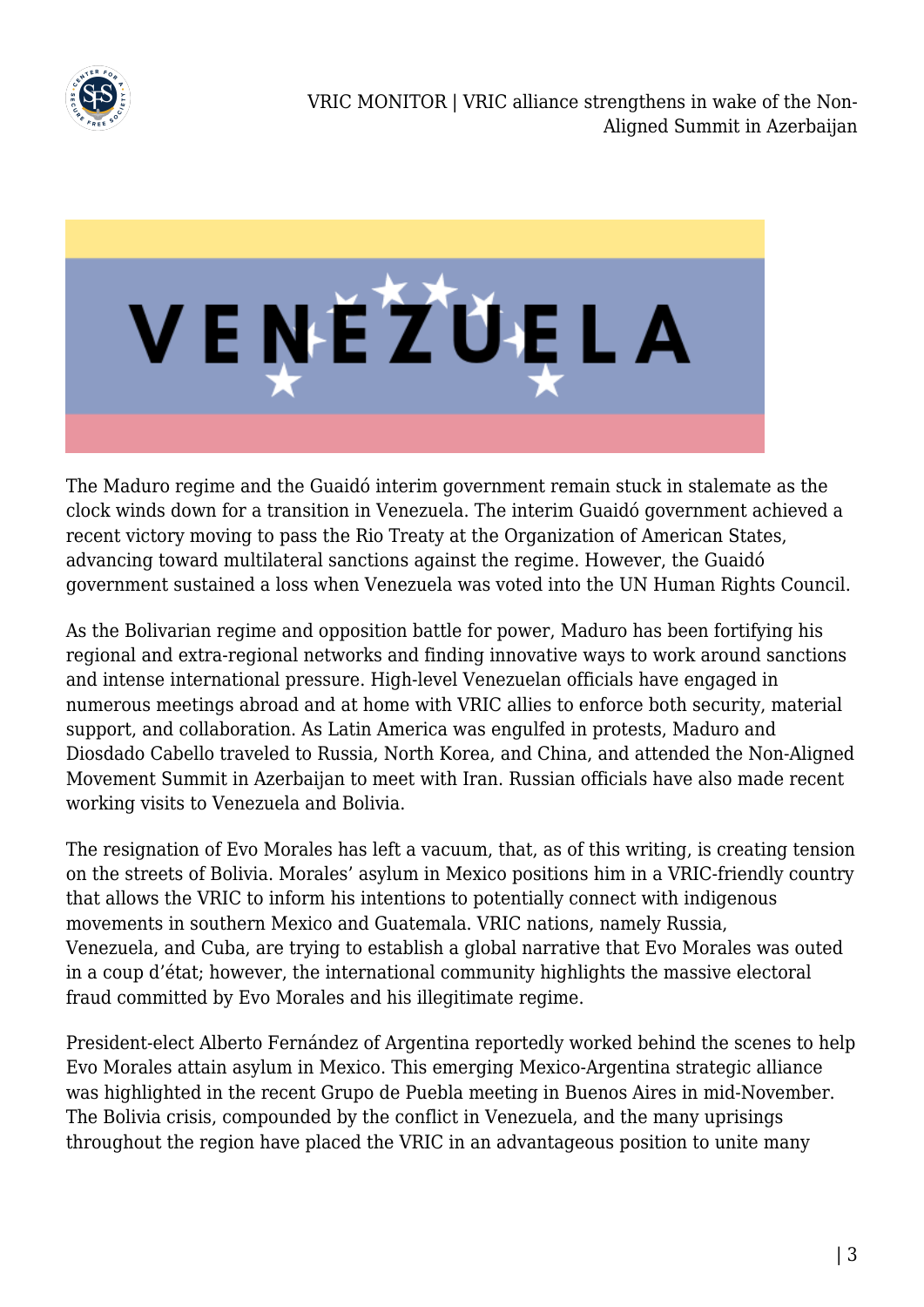

leftist, populist movements throughout Latin America against the United States.

#### **VENEZUELA AID TRACKER**

| <u><b>United States</b></u>       | \$192 million dollars                                           |
|-----------------------------------|-----------------------------------------------------------------|
| <b>Argentina</b>                  | Help unit                                                       |
| <b>Canada</b>                     | \$39 million dollars                                            |
| <b>Chile</b>                      | 17 tons of food & medical supplies                              |
| <b>China</b>                      | 200 tons of medicine & supplies                                 |
| <b>Cuba</b>                       | <b>Medical aid to transplant patients</b>                       |
| $\mathbf{E}\mathbf{U}$            | €65 million euros + $£120$ million euros pledged                |
| <b>Germany</b>                    | €5 million euros                                                |
| <b>Iran</b>                       | Unspecified pledge & medical aid                                |
| <b>Italy</b>                      | $\epsilon$ 2 million euros & medical aid to transplant patients |
| <b>New Zealand</b>                | \$500,000 dollars                                               |
| <b>Palestine</b>                  | <b>Surgical team</b>                                            |
| <b>Russia</b>                     | 335 tons of food & medical supplies                             |
| <b>South Korea</b>                | \$3 million dollars                                             |
| <b>Spain</b>                      | €2 million euros                                                |
| <b>Sweden</b>                     | \$7 million dollars                                             |
| <b>Taiwan</b>                     | \$500,000 dollars                                               |
| <b>Turkey</b>                     | <b>Medical aid to transplant patients</b>                       |
| <b>UAE</b>                        | Dh10 million                                                    |
| $\overline{\mathbf{U}}\mathbf{K}$ | £6.5 million pounds                                             |

- The Trump administration is imposing sanctions on five Venezuelan officials, who had been previously identified by the European Union or Canada, who are associated with violence against peaceful opposition protesters. – [AP News on 05-NOV](https://apnews.com/ef08869946f3451387a3f9cf9e75c23e?utm_source=Today+in+Latin+America&utm_campaign=85bb2f7c8d-EMAIL_CAMPAIGN_2019_11_06_01_26&utm_medium=email&utm_term=0_73d76ad46b-85bb2f7c8d-101968427)
- The National Assembly of Venezuela appointed a preliminary commission to designate an Elections Committee who will subsequently elect the new rectors of the National Electoral Council. – [CNN on 05-NOV \(content in Spanish\)](https://cnnespanol.cnn.com/2019/11/05/venezuela-comision-elecciones-consejo-nacional-electoral-diputados-politica-maduro-guaido/)
- Guatemalan President-elect Alejandro Giammattei said that he will break off all diplomatic relations with Nicolás Maduro when he takes office on January 14. – [Reuters on 04-NOV](https://www.reuters.com/article/us-guatemala-venezuela/guatemalas-next-president-to-cut-ties-with-maduros-venezuela-idUSKBN1XF00N?feedType=RSS&feedName=worldNews&utm_source=feedburner&utm_medium=feed&utm_campaign=Feed%3A+Reuters%2FworldNews+%28Reuters+World+News%29&&rpc=401)
- Cuban Communist Party leader Raul Castro, President Miguel Diaz-Canel, and Nicolás Maduro signaled punishing U.S. sanctions would only stiffen their resolve to stick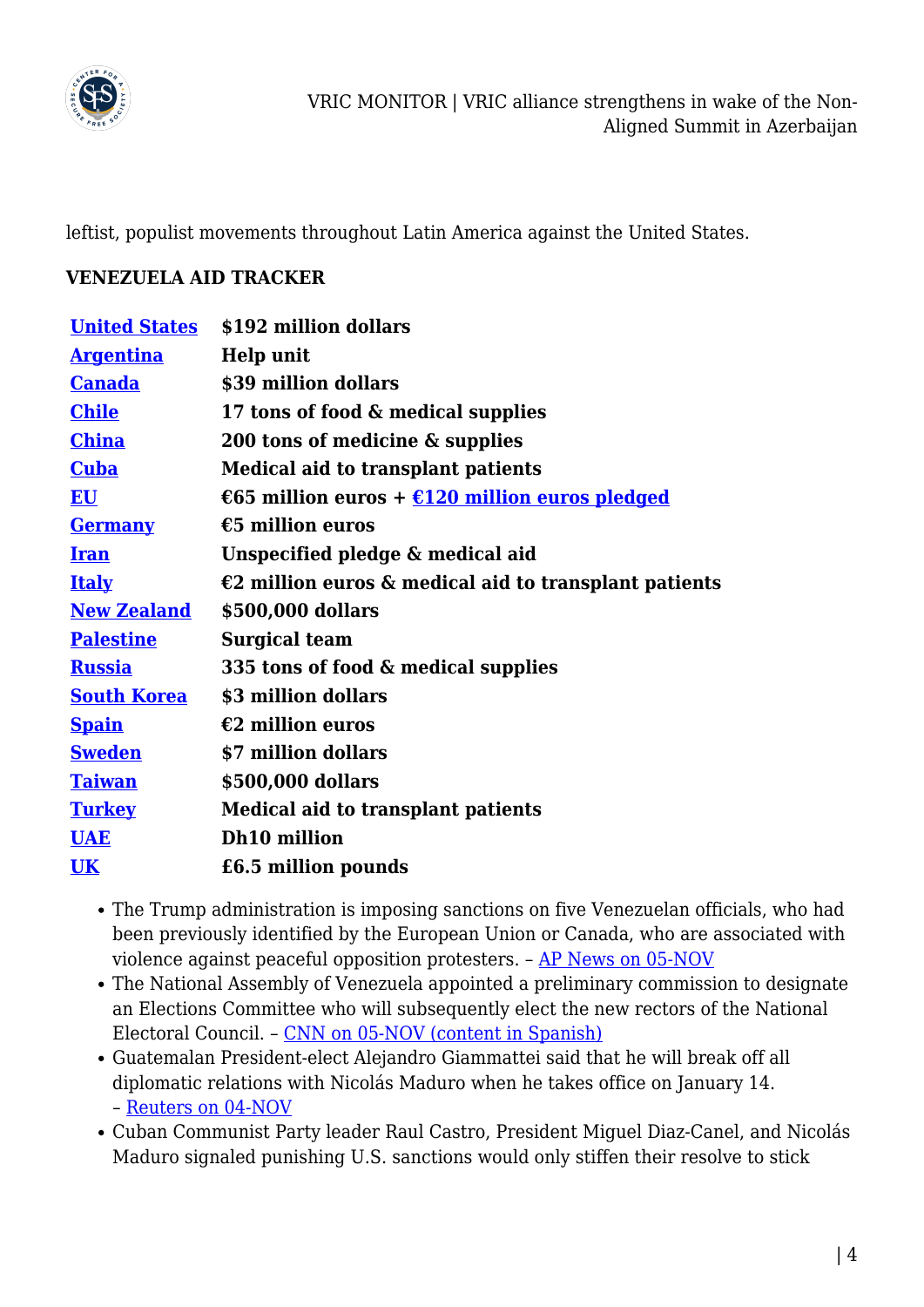

together and support social change in the region, as they presided over the closing session of a solidarity conference in Havana that drew more than 1,300 social activists, mainly from Latin America. – [Reuters on 03-NOV](https://www.reuters.com/article/us-cuba-usa/cuba-lashes-trump-issues-rallying-cry-to-fight-imperialism-idUSKBN1XE02N?utm_source=Today+in+Latin+America&utm_campaign=d3cdc8f7b6-EMAIL_CAMPAIGN_2019_11_05_01_25&utm_medium=email&utm_term=0_73d76ad46b-d3cdc8f7b6-101968427)

- Venezuela's Foreign Ministry said it was expelling El Salvador's diplomats from the country, in response to the Central American country's decision to kick out their counterparts representing Maduro. – [Reuters on 03-NOV](https://uk.reuters.com/article/uk-venezuela-el-salvador/venezuela-expels-el-salvadors-diplomats-in-reciprocal-move-idUKKBN1XD0DF)
- Venezuela's opposition government escalated its efforts to protect Citgo Petroleum Corp from seizure, seeking a U.S. court order erasing bondholders' collateral rights over the state-owned refiner and invalidating \$1.7 billion in debt. – [Wall Street Journal](https://www.wsj.com/articles/venezuelan-opposition-files-lawsuit-attacking-citgo-backed-bonds-11572391392) [on 29-OCT](https://www.wsj.com/articles/venezuelan-opposition-files-lawsuit-attacking-citgo-backed-bonds-11572391392)
- Maduro's regime is considering the option of handing over the control of the state oil company PDVSA to Russia as a form of payment given the million-dollar debts it has with Putin. – [PanAm Post on 22-OCT](https://panampost.com/sabrina-martin/2019/10/22/maduro-putin-pdvsa-russia/)
- Activists responded with outrage after Venezuela won a fiercely contested vote for a seat on the UN's Human Rights Council- for a three-year term starting in Januarydespite its well-documented record of human rights abuses. – [The Guardian on 17-OCT](https://www.theguardian.com/world/2019/oct/17/venezuela-un-human-rights-council-activists-outraged)
- Maduro says he has a crypto-powered plan which will help the country in maintaining the flow of imports and exports. - [FX Street on 01-OCT](https://www.fxstreet.com/cryptocurrencies/news/venezuelas-president-says-will-use-cryptocurrencies-for-payments-201910011900)
- The member countries of the Rio Treaty agreed to impose sanctions against members of the Maduro regime, but refused to consider military force. The approved resolution allows member countries to sanction and extradite members of the Maduro regime who participate in drug trafficking, terrorist activities, organized crime and human rights violations, as well as freeze their assets. – [The Miami Herald on 23-SEPT](https://www.miamiherald.com/news/nation-world/world/americas/venezuela/article235406667.html)
- Maduro's regime is pushing the emigration of Venezuelan criminals to the detriment of the countries that welcome the thousands of citizens fleeing the Chavista dictatorship. – [PanAm Post on 19-SEP](https://panampost.com/sabrina-martin/2019/09/18/maduro-promotes-criminals-leaving-venezuela/?cn-reloaded=1)
- A Venezuelan police unit has been carrying out extrajudicial executions and arbitrary arrests in poor communities that no longer support the Maduro regime. - [Human](https://www.hrw.org/news/2019/09/18/venezuela-extrajudicial-killings-poor-areas#) [Rights Watch on 18-SEP](https://www.hrw.org/news/2019/09/18/venezuela-extrajudicial-killings-poor-areas#)
- US Treasury Department investigations suggest that Venezuela has been using CLAP food shipments from Mexico to receive hidden cash payments from Mexican drug cartels in return for drugs sent by regime leaders. - [ABC Internacional on 16-SEP](https://www.abc.es/internacional/abci-lideres-chavistas-recibieron-dinero-narco-mexicano-costa-rica-201909152304_noticia.html) [\(content in Spanish\)](https://www.abc.es/internacional/abci-lideres-chavistas-recibieron-dinero-narco-mexicano-costa-rica-201909152304_noticia.html)

### **THE ALBA**

Evo Morales, the former president of Bolivia who resigned under pressure from street protests and the military, flew to Mexico, but not before recording an audio message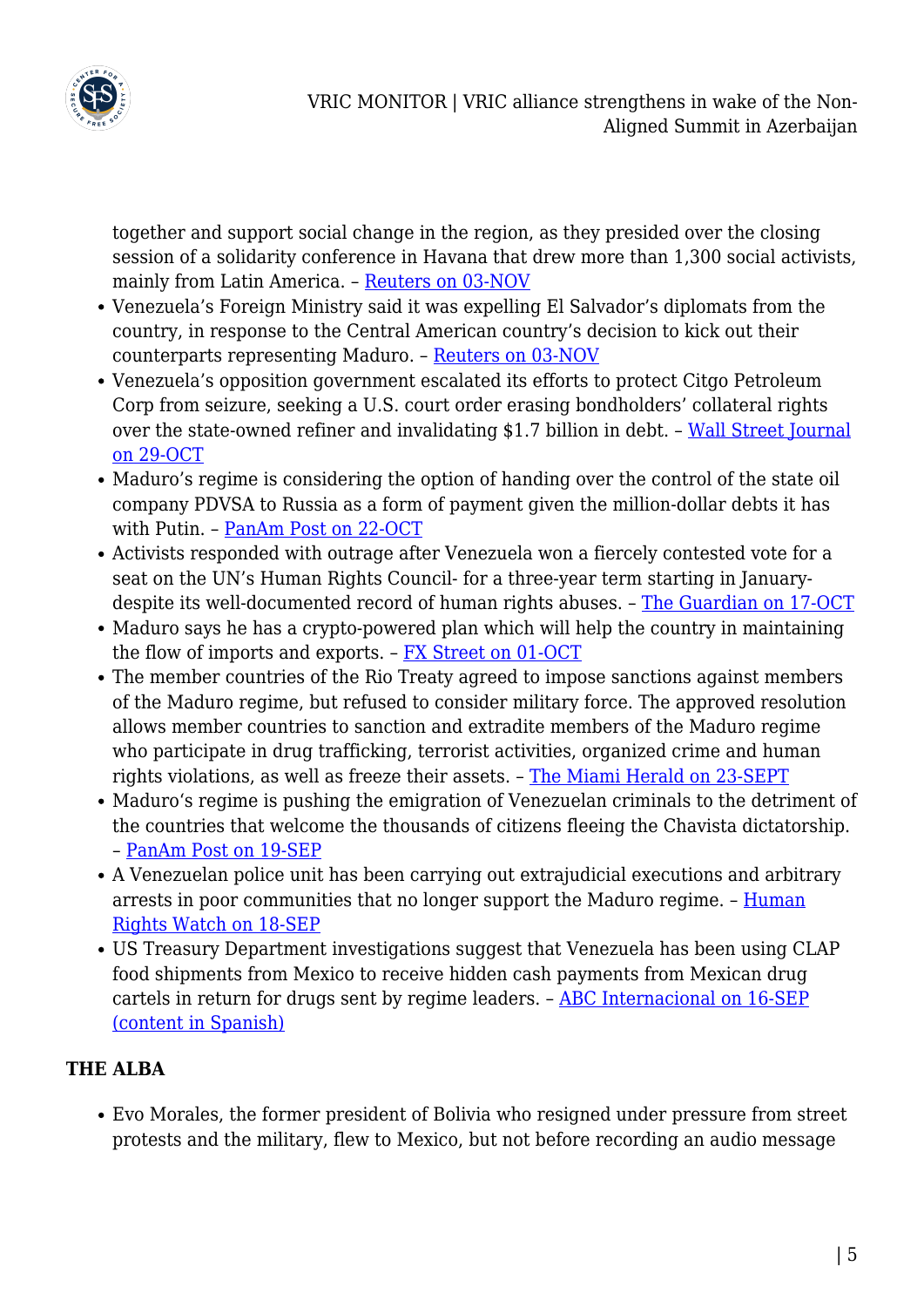

promising Bolivians, "I will return soon with strength." – [New York Times on 12-NOV](https://www.nytimes.com/2019/11/12/world/americas/evo-morales-mexico-bolivia.html)

- Alberto Fernández was on his phone all day coordinating Evo Morales' trip out of Bolivia for Mexico, the first country to offer him political asylum.The President-elect also made calls to leaders looking to inform them of "the coup" and gain international support for Morales. – [Pagina12 on 12-NOV \(content in Spanish\)](https://www.pagina12.com.ar/230515-las-gestiones-secretas-de-alberto-fernandez-para-sacar-a-evo)
- Cuban state run media reports the President of the Republic of Cuba, Miguel Díaz-Canel Bermúdez, strongly condemned the coup in Bolivia, stating on his Twitter account, "With a violent, cowardly coup the right wing has attacked democracy in Bolivia." – [Granma on 11-NOV](http://en.granma.cu/mundo/2019-11-11/cuba-condemns-coup-in-bolivia)
- Turkish state run media reports Russia said it was "alarmed" by the "dramatic development of events" in Bolivia. In an online statement, Russia's Foreign Ministry backed Bolivian President Evo Morales, underlining that the government's readiness to seek "constructive solutions through dialogue" had been "crushed by the opposition in an orchestrated coup." – [Anadolu Agency on 11-NOV](https://www.aa.com.tr/en/europe/russia-alarmed-over-situation-in-bolivia/1641626)
- Bolivia's political crisis deepened as Evo Morales resigned amid allegations of "serious irregularities" during last month's election and pressure from the country's armed forces. – [CNN on 11-NOV](https://www.cnn.com/2019/11/11/americas/bolivia-morales-resignation-q-and-a-intl/index.html)
- President-elect Alberto Fernández expressed content for Lula da Silva's release during remarks at the second inaugural meeting of Grupo Puebla in Buenos Aires on November 9-10. – [La Nación on 09-NOV \(content in Spanish\)](https://www.lanacion.com.ar/politica/alberto-fernandez-inauguro-cumbre-del-grupo-puebla-nid2305006)
- El Salvadoran President Nayib Bukele admitted he received \$1.9 million from Inversiones Valiosas S.A. (Inverval), who is funded heavily by Alba Petróleos, when he was mayor of Nuevo Cuscatlán. – [El Faro on 07-NOV \(content in Spanish\)](https://elfaro.net/es/201909/el_salvador/23647/Bukele-afirma-que-recibi%C3%B3-dinero-de-Alba-por-la-venta-de-TVX.htm)
- Brazilian authorities investigating a mysterious 2,000 ton oil spill along a 1,300-mile stretch of the country's coastline reportedly are now pointing their fingers at a Greekflagged ship. The Bouboulina, which departed Venezuela in mid-July, is believed to be the source. – [Fox News on 04-NOV](https://www.foxnews.com/world/mysterious-brazil-oil-spill-potential-source)
- Argentina looks to Mexico for support to push its progressive agenda in Latin America, demonstrated by Fernández's meeting with ALMO to solidify ties, shortly after his election. – [El País on 04-NOV \(content in Spanish\)](https://elpais.com/internacional/2019/11/03/argentina/1572800666_317061.html?utm_source=Today+in+Latin+America&utm_campaign=c95cf3aa7f-EMAIL_CAMPAIGN_2019_11_04_01_03&utm_medium=email&utm_term=0_73d76ad46b-c95cf3aa7f-101968427)
- Tensions remained high in Panama after nearly 50 people were arrested in clashes with police during the fourth consecutive day of protests over constitutional reforms. – [Morning Star on 02-NOV](https://morningstaronline.co.uk/article/almost-50-arrested-after-protests-panama)
- Bolivian engineer Edgar Villegas presented new evidence against the supposed electoral fraud in an interview with CNN. The suspicions are related to alleged evidence of fraud at polling stations where absentee voters (who did not show up to vote) were registered. – [El Deber on 30-OCT \(content in Spanish\)](https://www.eldeber.com.bo/154979_villegas-presenta-nueva-denuncia-de-irregularidades-en-las-actas)
- Cuban state run media reports the ministers of civil aviation of Nicaragua and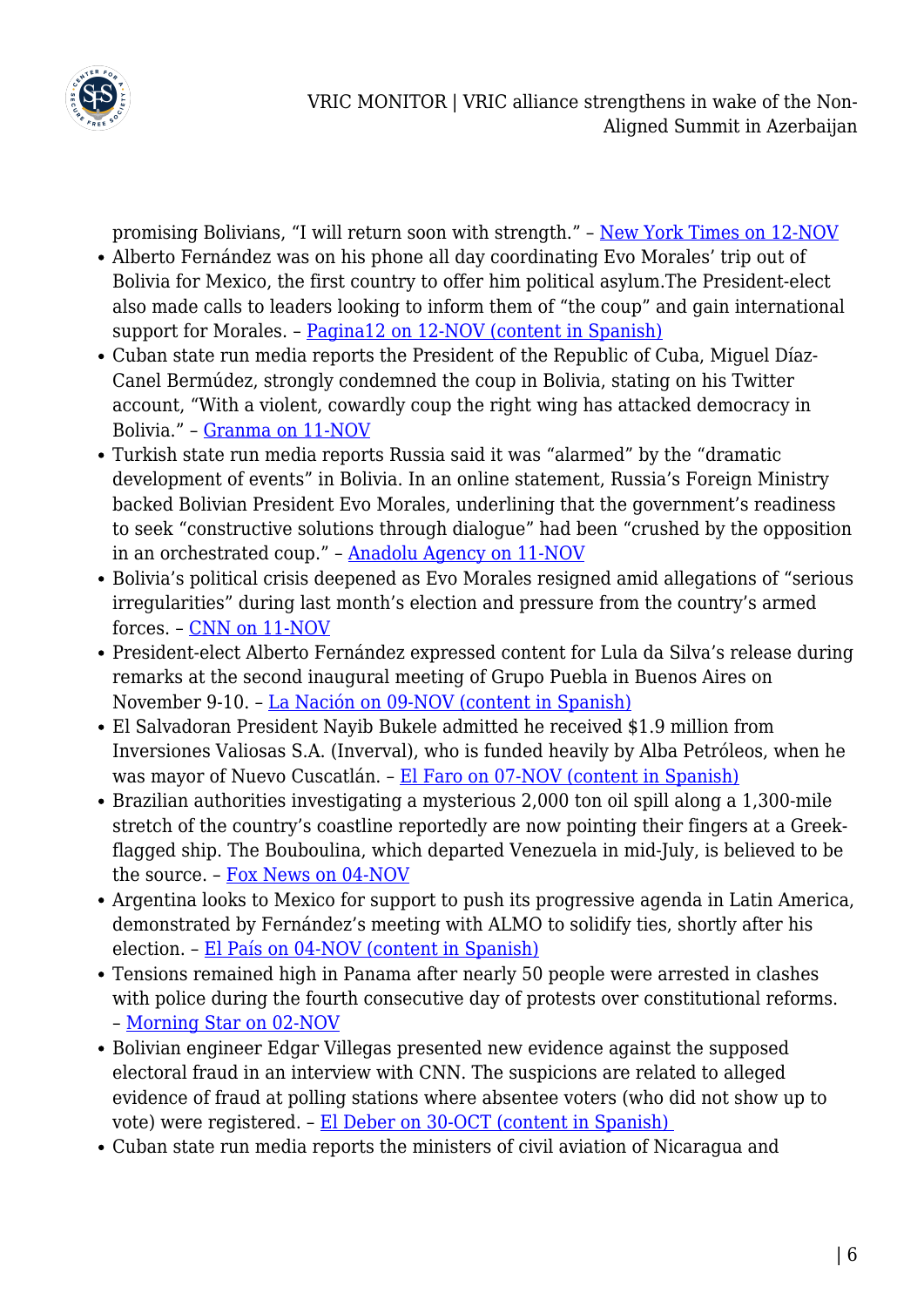

Venezuela signed a cooperation agreement to facilitate trade, aero-commercials deals, and air connections between Central and South America, digital news site Informe Pastran reports. The accord was signed during the Venezuela Air Expo 2019 fair. – [Prensa Latina on 29-OCT](https://www.plenglish.com/index.php?o=rn&id=48409&SEO=nicaragua-venezuela-sign-air-cooperation-agreement)

- During a special session of the OAS, Bolivian Minister of Justice Héctor Arce and Minister of Foreign Affairs Diego Pary defended the Supreme Electoral Tribunal (TSE) and assured there was no possibility of election fraud. – [Los Tiempos on 25-OCT](https://www.lostiempos.com/actualidad/pais/20191025/pary-arce-defienden-al-tse-oea-dicen-que-no-hay-fraude) [\(content in Spanish\)](https://www.lostiempos.com/actualidad/pais/20191025/pary-arce-defienden-al-tse-oea-dicen-que-no-hay-fraude)
- Colombian Ambassador to the U.S. Francisco Santos says Venezuela is an existential threat to his country. Venezuela is providing a safe haven to guerrillas bent on destabilizing the Iván Duque administration in Bogotá. "The threat of Venezuela — and the instability that Maduro wants to create in Colombia — are very clear," Santos said. – [The Miami Herald on 24-OCT](https://www.miamiherald.com/news/nation-world/world/americas/colombia/article236560518.html)
- A final vote count by Bolivian authorities handed Evo Morales an outright victory as thousands of angry protesters marched against him chanting "fraud," allegations that threaten to mar his fourth term. – [Reuters on 22-OCT](https://uk.reuters.com/article/uk-bolivia-election/bolivias-morales-chides-oas-defends-disputed-vote-win-idUKKBN1X11ST?rpc=401&)
- The OAS Electoral Integrity Analysis concluded the results of Bolivia's election cannot be validated due to a number of irregularities including, flawed transmission systems for both preliminary election results and the final count and forged signatures and alteration of tally sheets. – [OAS on 20-OCT](http://www.oas.org/documents/eng/press/Electoral-Integrity-Analysis-Bolivia2019.pdf)
- The Bureau of Industry and Security (BIS) of the U.S. Department of Commerce announced that it will further restrict the Cuban regime's access to commercial aircraft and other goods. – [The U.S. Department of Commerce on 18-OCT](https://www.commerce.gov/news/press-releases/2019/10/us-department-commerce-further-tightens-cuba-sanctions)
- During protests in Ecuador last month, Rafael Correa asked, both in front of the press and through social networks, for early elections and offered himself as a candidate for the presidency. "Correa plotted Moreno's dismissal from Cuba and Venezuela," Juan Fernando Flores, president of CREO Latino (the opposition party that confronted Moreno in the last elections), told the PanAmPost. – [PanAm Post on 15-OCT](https://panampost.com/mamela-fiallo/2019/10/15/correa-plotted-morenos-removal-from-cuba-and-venezuela/)
- Haiti, which relies heavily on oil imported from Venezuela, has suffered fuel shortages and blackouts since Venezuela's crisis-stricken government stopped oil shipments earlier this year. – [National Interest on 25-SEP](https://nationalinterest.org/blog/buzz/gas-shortages-paralyze-haiti-triggering-protests-against-failing-economy-and-dysfunctional)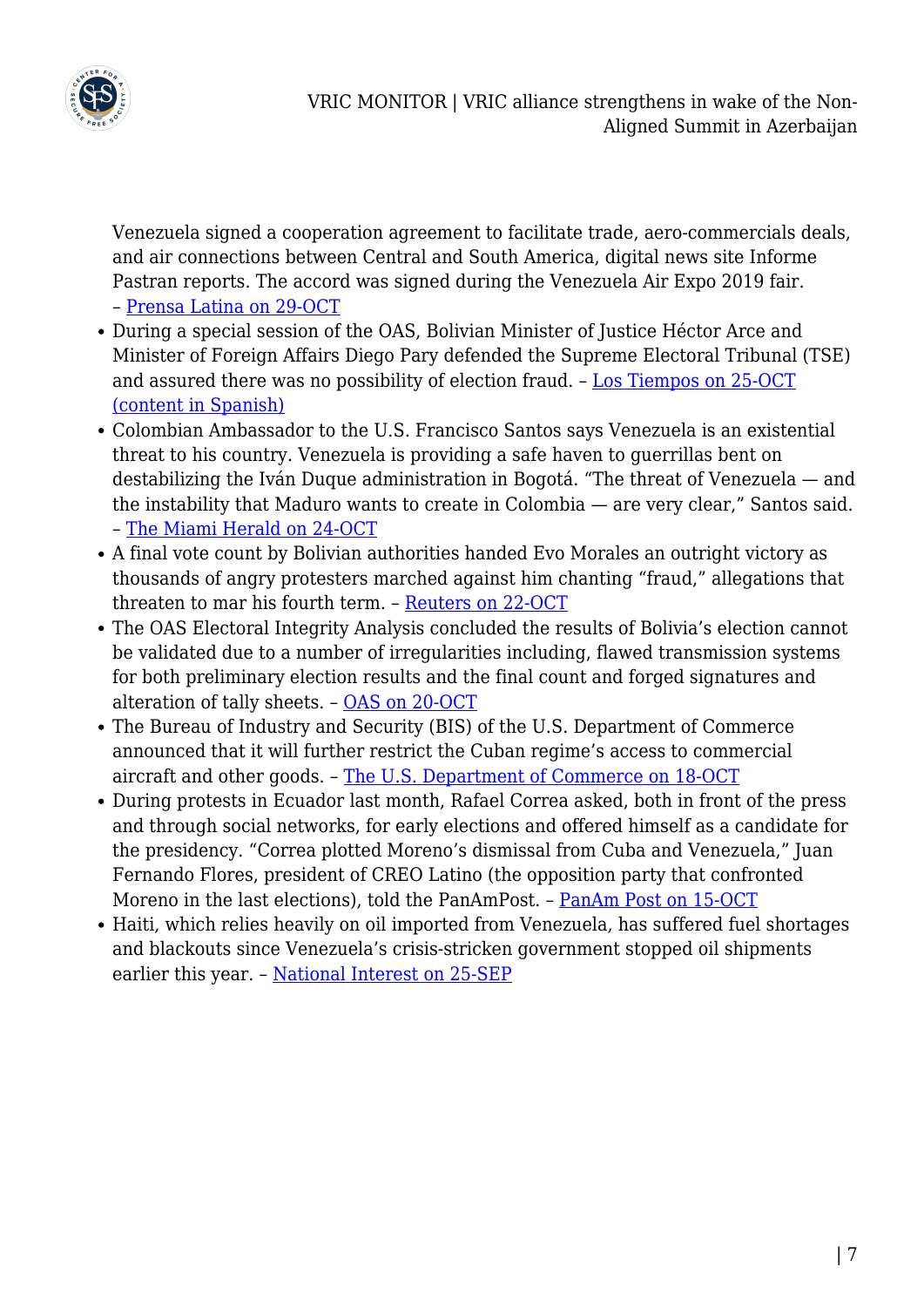

VRIC MONITOR | VRIC alliance strengthens in wake of the Non-Aligned Summit in Azerbaijan

# RUSSIA

Russia's financial support to Maduro proves critical in sustaining his regime through the political and economic crisis in Venezuela. In turn, rumors propagated by a Venezuelan news outlet are claiming that Russia's state-owned oil company Rosneft may take over Venezuela's PDVSA, prompting the Guaidó interim government to seek protection of CITGO. Russia has honed in on its assets in Venezuela and strengthened its already robust security of the Maduro regime- comprised of mercenaries, missiles, and military oversight.

Russia's military positioning in Venezuela occurs concordantly with its strategic positioning in the Carribbean and enhanced nuclear cooperation with Cuba, combined with an agreement for collaboration with the China-controlled space station in Argentina. Increased instability throughout Latin America, particularly in Chile, Ecuador, and Bolivia, occur simultaneously as Moscow extends its cyber arm in South America using social media exploitation to exacerbate the instability. The U.S. State Department suggested that Russia has a digital footprint in Chile, allegedly "skewing [protests] through the use and abuse of social media." Earlier in June, Russia reportedly sent a group of political consultants to Bolivia to use social media to steer the election towards Evo Morales.

Russian Deputy Foreign Minister Sergei Vershinin recently promised that Russia would expand cooperation with non-aligned countries to "enhance global security"– however head of U.S. Southern Command Adm. Craig Faller is convinced that Russia "is out to make the United States look bad [in South America] at every turn of the corner."

- Russia criticized mounting pressure from the Bolivian opposition, who called on the OAS to conduct an audit of the recent election, denounced as fraudulent. – [Los](https://www.lostiempos.com/actualidad/pais/20191108/moscu-llama-no-presionar-auditoria-oea-elecciones-bolivia) [Tiempos on 08-NOV \(content in Spanish\)](https://www.lostiempos.com/actualidad/pais/20191108/moscu-llama-no-presionar-auditoria-oea-elecciones-bolivia)
- A total of \$315 million in dollar and euro notes were sent in six separate shipments from Moscow to Caracas from May 2018 to April 2019. – [Bloomberg on 01-NOV](https://www.bloomberg.com/news/articles/2019-11-01/planeloads-of-cash-from-russia-have-been-shipped-to-venezuela)
- The U.S. State Department warned that it had seen indications of Russian "influence"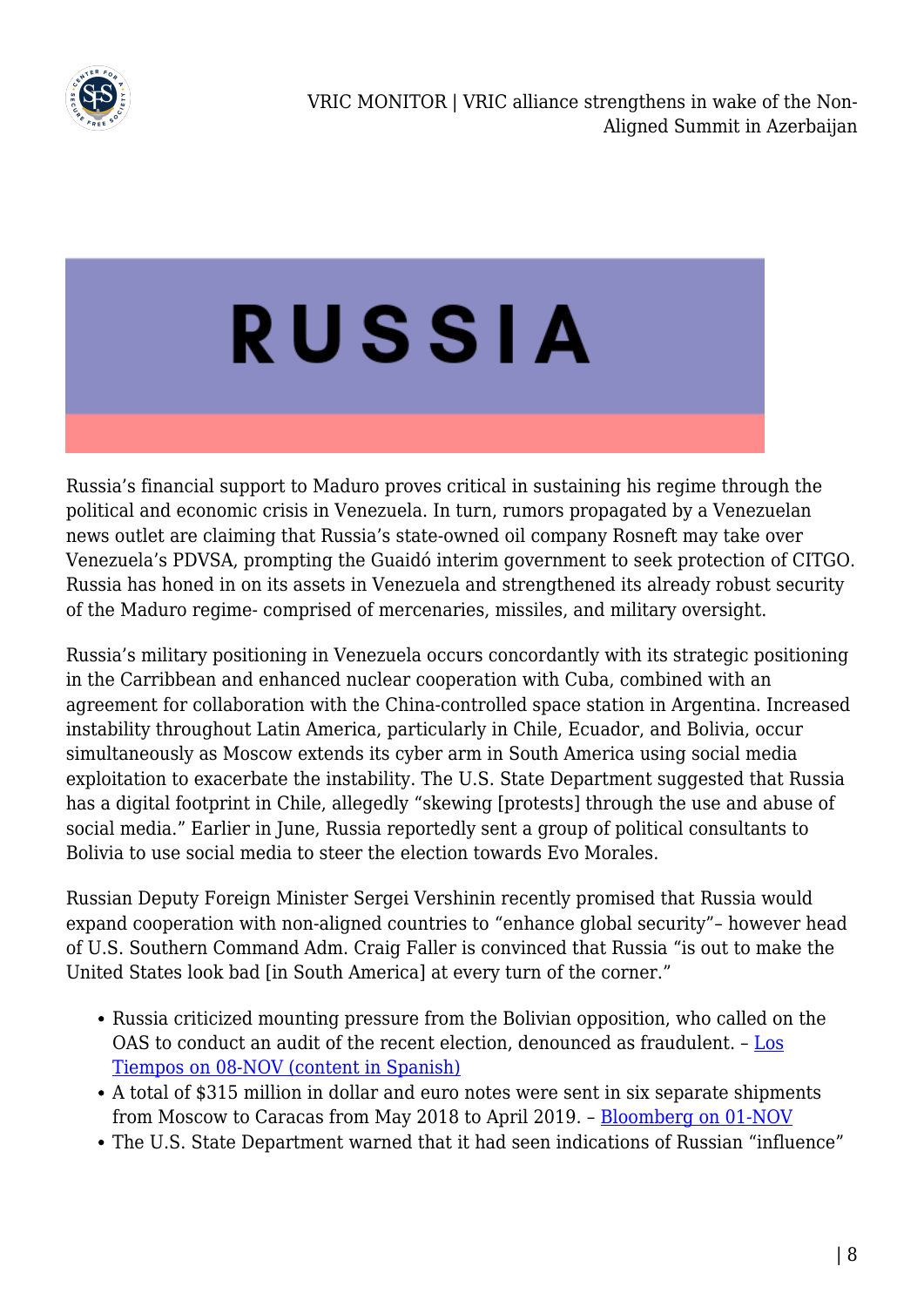

on recent unrest in Chile, "skewing [protests] through the use and abuse of social media," where two weeks of protests and riots have rocked the administration of President Sebastian Pinera. – [Reuters on 31-OCT](https://www.reuters.com/article/us-chile-protests-russia/u-s-warns-russian-trolls-stoking-conflict-in-chile-idUSKBN1XA2QR)

- Vladimir Putin hailed Cuba's resilience in the face of U.S. pressure as he hosted his Cuban counterparts for talks to expand cooperation and boost economic ties. Russia is making no secret of its desire to play a reliable partner to the island. – [The Associated](https://apnews.com/d2e58fa79c2f406c9c126c4cd46f4ef8) [Press on 29-OCT](https://apnews.com/d2e58fa79c2f406c9c126c4cd46f4ef8)
- Russian state media reports that Russia aims to continue expanding cooperation with the Non-Alignment Movement (NAM) member states in order to strengthen global stability, Russian Deputy Foreign Minister Sergei Vershinin said during the 18th NAM Summit in Baku in a speech published by the Russian Foreign Ministry. – [TASS on 27-](https://tass.com/politics/1085489) **[OCT](https://tass.com/politics/1085489)**
- Months prior to Morales' fourth-term "win" as president, several Kremlin-related Russian political consultants responsible for social media were sent to La Paz to help Morales, three unrelated sources told The Project. Moscow wants to guarantee its state-owned companies, primarily Rosatom, a long presence in Bolivia. – [Proekt on 23-](https://www.proekt.media/investigation/morales-rosatom-eng/) **[OCT](https://www.proekt.media/investigation/morales-rosatom-eng/)**
- A story in Venezuela's El National newspaper is making the rounds in Russian media reporting that Russian oil giant, Rosneft, is planning on taking over PDVSA. In exchange, Russia is rumored to be offering debt relief to the struggling Latin American country. – [Forbes on 22-OCT](https://www.forbes.com/sites/arielcohen/2019/10/22/russia-attempts-to-take-over-venezuelan-oil-creating-a-challenge-for-the-us/#4387f3ac38ef)
- Uranium One Group, a subsidiary of Russia's state nuclear company Rosatom, may buy a controlling stake in a lithium project in Chile's Atacama salt flat from Wealth Minerals Ltd. – [Reuters on 15-OCT](https://www.reuters.com/article/us-chile-lithium-russia/russias-rosatom-may-buy-controlling-stake-in-chile-lithium-project-idUSKBN1WU1MI)
- Russian state media reports state corporation Roscosmos and the Argentina National Space Activities Commission have signed a bilateral intergovernmental protocol on cooperation in space research and the use of space with peaceful aims at the Argentine Foreign Ministry. – [TASS on 08-OCT](https://tass.com/science/1082101)
- Russian state media could help Cuba build nuclear power plants and kick-start the country's oil and gas development through an intergovernmental agreement on nuclear power, medicine, and agriculture. - [UPI on 03-OCT](https://www.upi.com/Top_News/World-News/2019/10/03/Russian-plan-would-kick-start-Cubas-nuclear-ambitions-oil-and-gas-drilling/8901570110647/)
- A group of Russian military specialists arrived in the Venezuelan capital of Caracas, the Interfax news agency reported on Wednesday, as Venezuelan President Nicolas Maduro meets with his Russian counterpart, Vladimir Putin, to improve cooperation. – [Reuters on 25-SEPT](https://uk.reuters.com/article/uk-russia-venezuela-specialists-idUKKBN1WA1BL)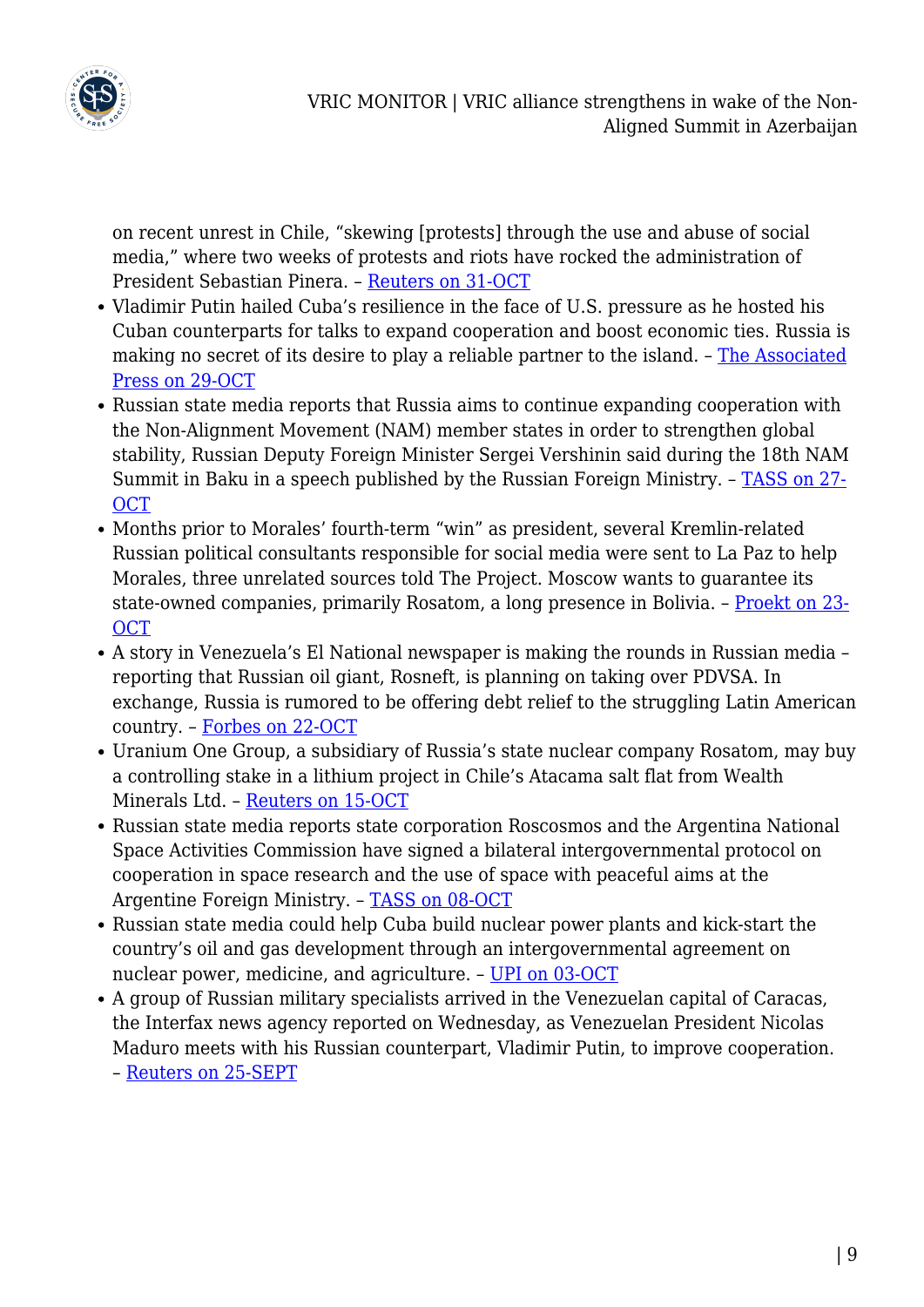

# 



# mont when the character when twitter that the character when twitter the

Iran typically operates in the shadows in Latin America via intelligence networks, diplomatic back channels, and terror proxies, namely Hezbollah. However, Iranian formal diplomatic presence in the region recently increased as Iranian President Hassan Rouhani held bilateral meetings with ALBA leaders at the Non-Aligned Movement Summit in October. The Summit, hosted this year by Azerbaijan, demonstrates Iran's shoring up of its allies, not only in Latin America, but worldwide, in pursuit of its expansion of the Iranian revolution.

Azerbaijan will also host the Second Summit of Religious World Leaders in its capital, Baku, in mid-November, where Ali Akhbar Velayati, a high-level advisor to Iran's supreme leader and former foreign minister, is scheduled to attend. The Argentine Foreign Ministry formally asked for Azerbaijan's cooperation to detain and extradite Velayati for his role in the 1994 AMIA bombing.

Like Russia, Iran also employs a cyber strategy in Latin America. Facebook recently shut down numerous fake accounts in Latin America, some spreading Iranian propaganda in Spanish. Many of these fake social media accounts were in Mexico, during a heightened period of parliamentary diplomacy between Mexico and Iran. Mexican President Andres Manuel Lopez Obrador is extending relations with Argentine President-elect Alberto Fernandez, whose incoming vice president is complicit in whitewashing Iran's involvement in the 1994 AMIA attack.

- Argentina has asked Azerbaijan to arrest a high-level Iranian adviser to the country's supreme leader in connection with the bombing in 1994 of the Buenos Aires AMIA Jewish center. – [The Times of Israel on 10-NOV](https://www.timesofisrael.com/argentina-asks-azerbaijan-to-arrest-iranian-suspect-in-jewish-center-bombing/)
- Iran grows even closer to the Maduro regime, in the wake of new "scientific and technological" agreements of which little detail is known, but could become a threat, not only to the security of Venezuela, but to the region. – [PanAm Post on 08-NOV](https://es.panampost.com/sabrina-martin/2019/11/08/venezuela-e-iran-firman-acuerdo-que-afectaria-la-seguridad-de-la-region/) [\(content in Spanish\)](https://es.panampost.com/sabrina-martin/2019/11/08/venezuela-e-iran-firman-acuerdo-que-afectaria-la-seguridad-de-la-region/)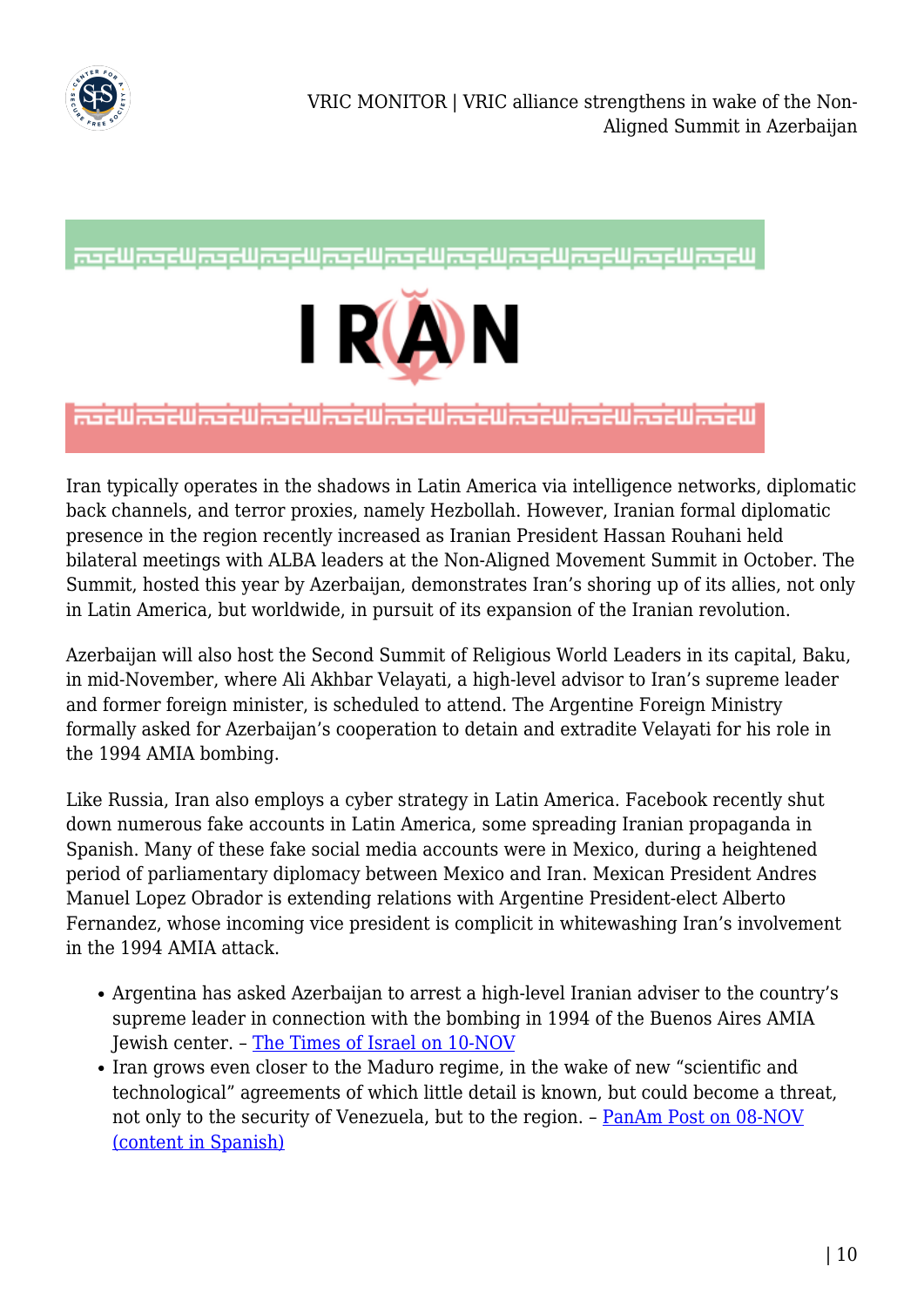

- Iranian state media reports during her visit to Pardis Technology Park Venezuelan Science and Technology Minister Gabriela Jiménez Ramírez said Iran and Venezuela have the opportunity to collaborate in the field of science and technology. They signed an MOU and Jiménez Ramirez also met with Iran's Minister of Science, Research, and Technology. – [Mehr News on 02-NOV](https://en.mehrnews.com/news/151840/Iran-Venezuela-to-coop-on-science-technology)
- Iranian state media reports Mohammad Taghi Hosseini, the Iranian ambassador to Mexico City met with Laura Angélica Rojas Hernández, the President of Mexico's Chamber of Deputies. Rojas Hernández voiced her country's interest in expanding cooperation with Iran through the Iranian friendship group. – [Mehr News on 26-OCT](https://en.mehrnews.com/news/151602/Iran-Mexico-cooperation-on-upward-trajectory-envoy)
- Facebook deactivated four networks of pages, groups, and accounts with Russian and Iranian origin that were spreading disinformation. One of them was disseminating content from the Iranian state-run media outlet HispanTV in Latin American countries, namely Mexico. – [Aristegui Noticias on 21-OCT](https://aristeguinoticias.com/2110/mundo/facebook-desmantela-4-redes-de-desinformacion-con-origen-en-iran-y-rusia/)
- Iranian state media reports that according to the Foreign Ministry Media Department, Alfonso Zegbe of Mexico bid farewell to Zarif at the end of his mission to Iran. – [Islamic Republic News Agency on 16-OCT](https://en.irna.ir/news/83520654/Mexican-envoy-meets-Zarif-bids-farewell)
- Chinese state media reports Lebanon is ready to sign a free trade agreement with the Mercosur countries. The remarks came from Lebanese Foreign Minister Gebran Bassil during his meeting in Beirut with representatives from Argentina, Brazil, Paraguay, and Uruguay to discuss the steps that should be taken by Lebanon to join Mercosur. – [Xinhua on 14-OCT](http://www.xinhuanet.com/english/2019-10/14/c_138471400.htm)
- State-controlled media reports Venezuela's Ambassador to Tehran Carlos Antonio Alcala Cordones urged Iran not to enter talks with the US government under the pressure of sanctions, warning that the White House is pursuing plots to usurp their energy resources. – [Tasnim News on 06-OCT](https://www.tasnimnews.com/en/news/2019/10/06/2109176/venezuela-envoy-in-iran-warns-against-talks-under-pressure-with-us)
- A group of guards from Syria reportedly arrived in Venezuela to operate as a security team for Venezuela politician Tareck El Aissami, who is among the most wanted in the US for drug trafficking. – [Al Arabiya on 07-SEP](http://english.alarabiya.net/en/News/world/2019/09/07/Syrians-arrive-in-Venezuela-to-guard-minister-wanted-by-the-US-Report.html)

### **NON-ALIGNED MOVEMENT**

- The Heads of State and Government of the Non-Aligned Movement congratulated Evo Morales on his re-election in a special declaration during the Summit. - [Non-Aligned](https://twitter.com/evoespueblo/status/1188218954432548864?s=20) [Movement on 26-OCT](https://twitter.com/evoespueblo/status/1188218954432548864?s=20)
- Chinese state media reports the 18th Summit of the Non-Aligned Movement (NAM) concluded in Baku, with member states calling for strengthening multilateralism with the United Nations at the core. – [Xinhua on 26-OCT](http://www.xinhuanet.com/english/2019-10/27/c_138506411.htm)
- Russian state media reports Russia aims to continue expanding cooperation with the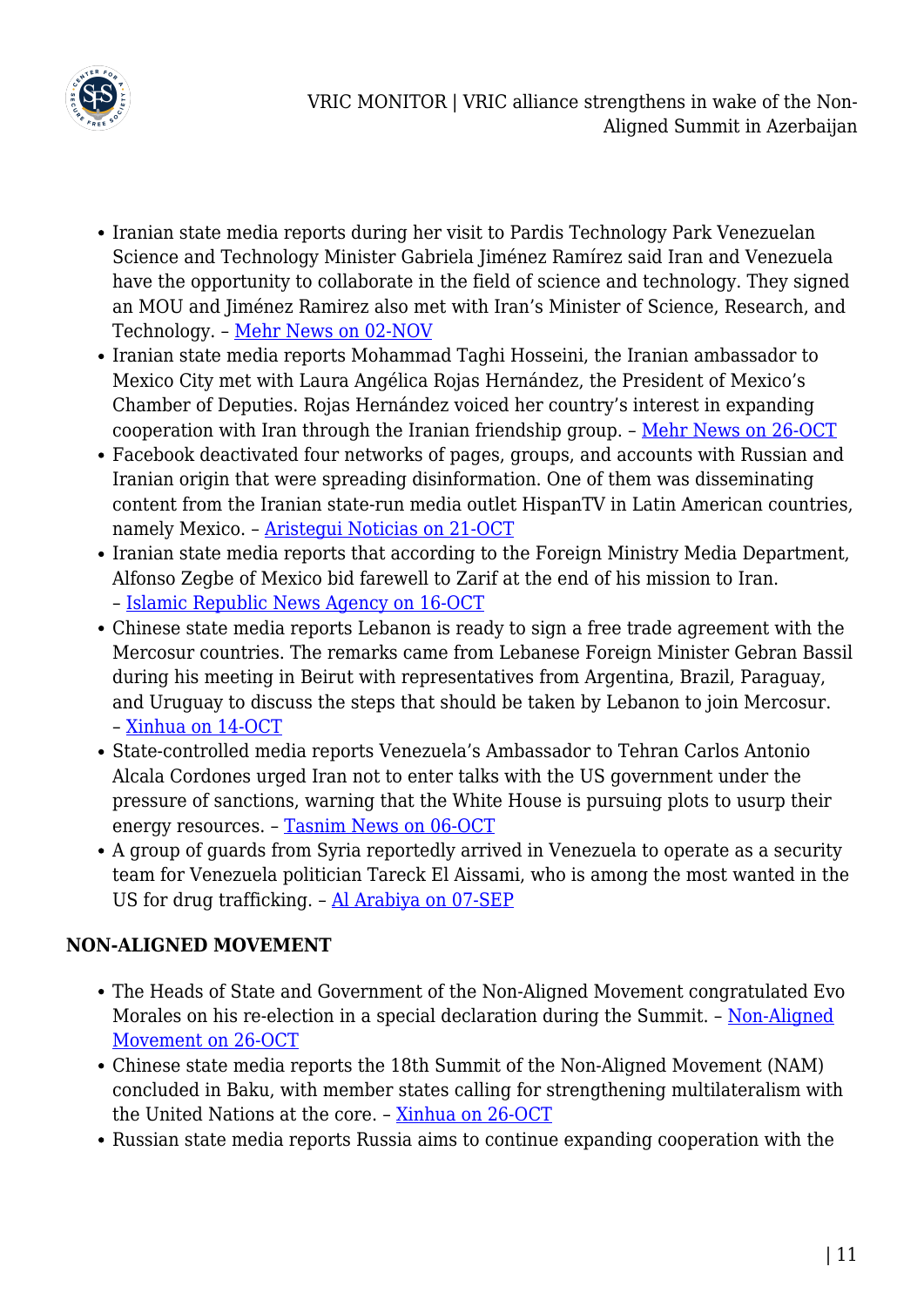

Non-Alignment Movement (NAM) member states in order to strengthen global stability, Russian Deputy Foreign Minister Sergei Vershinin said during the 18th NAM Summit in Baku in a speech published by the Russian Foreign Ministry. – [TASS on 26-](https://tass.com/politics/1085489) **[OCT](https://tass.com/politics/1085489)** 

- Pro-government news reports the Oatar Minister of State for Foreign Affairs H E Sultan bin Saad Al Muraikhi met separately with the Foreign Minister of the Republic of Nicaragua Denis Moncada Colindres on the sidelines of the 18th Summit of the Non-Aligned Movement, where they reviewed bilateral cooperation relations. - [The](https://thepeninsulaqatar.com/article/26/10/2019/Qatar-reviews-ties-with-Lesotho,-Nicaragua) [Peninsula on 26-OCT](https://thepeninsulaqatar.com/article/26/10/2019/Qatar-reviews-ties-with-Lesotho,-Nicaragua)
- Azerbaijani state media reports Nicolás Maduro arrived in Azerbaijan to attend the 18th Summit of the Non-Aligned Movement where he was met by Azerbaijan's Deputy Prime Minister Ali Ahmadov, Deputy Foreign Minister Nadir Huseynov, and other officials. – [Azertac on 24-OC](https://azertag.az/en/xeber/Venezuelan_President_Nicolas_Maduro_embarks_on_Azerbaijan_visit-1347054)



China is ramping up its 5G networks and converging on increasing access of critical infrastructure in Latin America and the Caribbean. In September, thirty-seven 5G networks in 20 nations worldwide became functional and China is expected to advance its Latin American 5G operations as soon as next year. It appears a major focus is on Brazil, where the PRC is confident that the Bolsonaro government will choose Huawei to build out its 5G mobile network.

Instead of partnering with governments on large critical infrastructure projects in Latin America, China has been buying up or acquiring major shareholder stakes in private companies that supply critical infrastructure. By bidding for ownership in major private companies in Latin America, China is avoiding scrutiny by regional governments through operating in domestic subsidiaries to veil Chinese ownership.

China's advances can prove harmful to both the region and U.S. interests, as evidenced by two U.S. Senators' calls for investigation of JBS, S.A., a Brazilian meat company that is the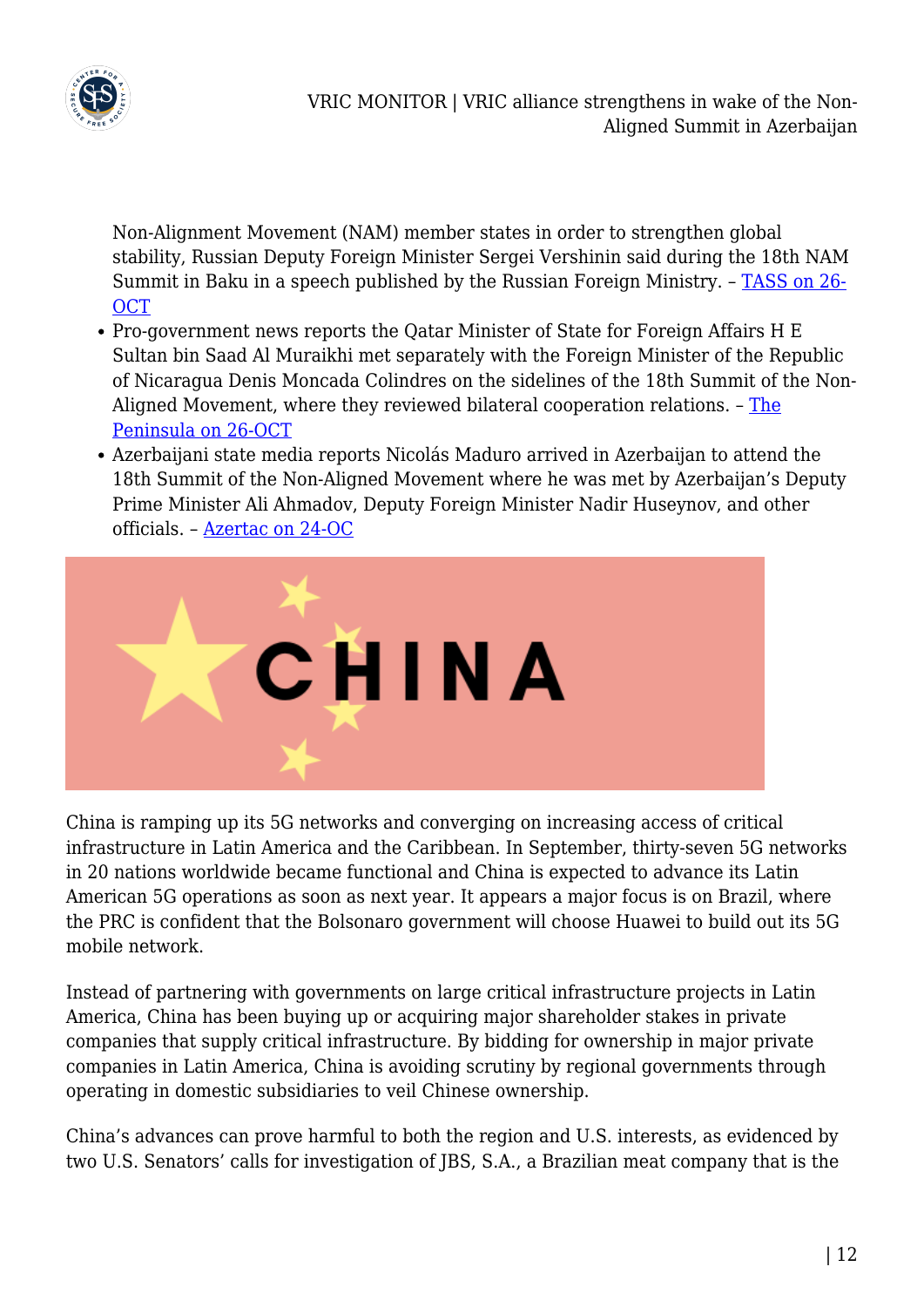

largest meat producer in the world. Not only has JBS affected the American meat market, but it has ties to the Maduro regime in Venezuela and its executives are under scrutiny for corruption. JBS serves as a case study for the numerous majority Chinese-owned companies in Latin America that pose the same risk.

- China's government says it's confident that Brazil will choose Huawei Technologies Co. to build its ultra-fast fifth generation mobile network, a high-stakes decision that would likely put President Jair Bolsonaro in collision course with the U.S. – [Yahoo](https://finance.yahoo.com/news/china-confident-huawei-build-brazil-100000093.html) [Finance on 11-NOV](https://finance.yahoo.com/news/china-confident-huawei-build-brazil-100000093.html)
- JBS, a Brazilian company that is the largest meat producer in the world, has received \$78 million in government pork contracts funded with the bailout funds — more than any other U.S. pork producer. JBS's winning hand in securing a quarter of all of the pork bailout contracts is one example of the power a small number of multinational meat companies now hold in the United States. – [Washington Post on 05-NOV](https://www.washingtonpost.com/politics/this-foreign-meat-company-got-us-tax-money-now-it-wants-to-conquer-america/2019/11/04/854836ae-eae5-11e9-9306-47cb0324fd44_story.html)
- The 5G race is on. Ahead of schedule, China switched on its 5G network, and as of September, thirty-seven 5G networks were live in over 20 countries. Processes are expected to begin next year in Latin America, as auctions and frequency bids are being prepared. – [BNAmericas on 04-NOV](https://www.bnamericas.com/en/news/the-latam-5g-tenders-roadmap)
- State-owned Chinese firms CNPC and its subsidiary PetroChina have both suspended loadings of Venezuelan crude. China Oil, the trading arm of oil firm CNPC—wary of provoking US sanctions—cancelled deliveries in August. CNPC will now extend the embargo on direct imports of Merey blend, a mix of Venezuelan crude and bitumen, for a third consecutive month. – [Petroleum Economist on 18-OCT](https://www.petroleum-economist.com/articles/politics-economics/south-central-america/2019/china-spurns-venezuelan-exports)
- Chile's foreign investment promotion agency InvestChile is working to increase China's direct investment in the country with its portfolio of some 150 projects requiring \$18 billion in the public sector alone. – [BNAmericas on 16-OCT](https://www.bnamericas.com/en/news/chile-wooing-china-with-us18bn-in-public-sector-projects)
- Cuban state media reports that the First Vice President of the United Socialist Party of Venezuela (PSUV), Diosdado Cabello, made a working visit to China, in the context of the 20 years since Hugo Chavez's first trip to China. - [Prensa Latina on 15-OCT](https://www.plenglish.com/index.php?o=rn&id=47939&SEO=diosdado-cabello-on-working-visit-to-china)
- California-based Sempra energy announced that its officials entered into an agreement to sell equity interests in its businesses in Chile, including its 100 percent stake in Chilquinta Energía, the third-largest electricity distributor in Chile, for \$2.23 billion in cash to a subsidiary of the state-owned electric utility monopoly of China. - [San Diego](https://www.sandiegouniontribune.com/business/energy-green/story/2019-10-14/sempra-sells-subsidiary-in-chile-to-grid-company-in-china-for-2-33-billion) [Tribune on 14-OCT](https://www.sandiegouniontribune.com/business/energy-green/story/2019-10-14/sempra-sells-subsidiary-in-chile-to-grid-company-in-china-for-2-33-billion)
- Two U.S. senators called on the U.S. Treasury to open an investigation into the world's largest meat processing company, Brazil's JBS S.A. (JBSS3.SA), due to alleged ties with Maduro. Senators Rubio and Menendez sent a letter to Treasury Secretary Mnuchin asking for the Committee on Foreign Investment in the United States to